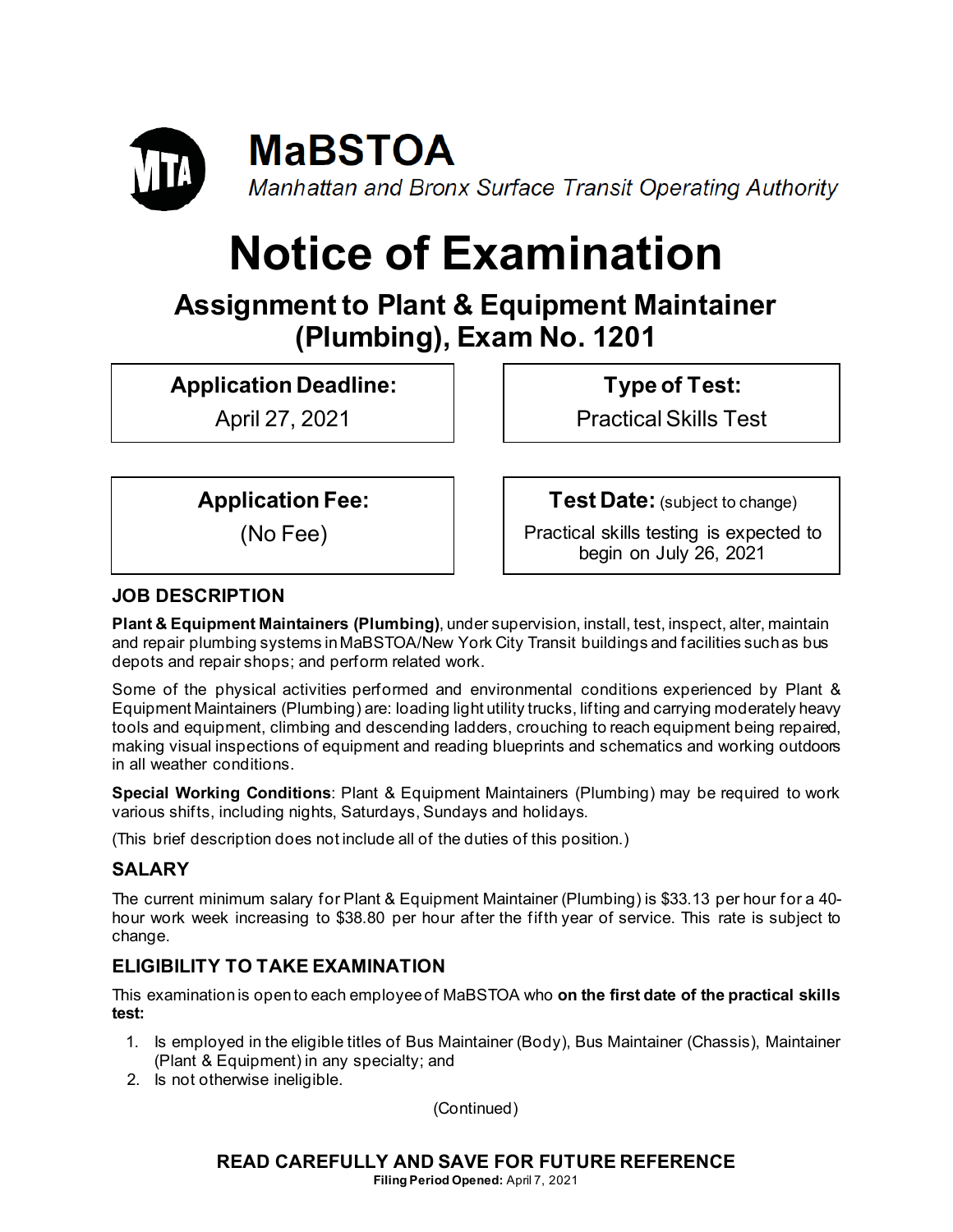# **ELIGIBILITY TO TAKE EXAMINATION** (Continued)

You are responsible for determining whether you meet the eligibility requirements for this examination prior to submitting the application. You may be given the practical skills test before we verify your eligibility. If you are marked "Not Eligible," you will **not** receive a score.

This examination is **not** open to employees of NYC Transit or MTA Bus Company or to employees of MTA agencies other than MaBSTOA.

#### **REQUIREMENTS TO BE ASSIGNED**

**Driver License Requirement:** At the time of assignment, you must have a Motor Vehicle Driver License valid in the State of New York with no disqualifying restrictions that would preclude the performance of the duties of this title. If you have serious moving violations, a license suspension or an accident record you may be disqualified. This license must be maintained for the duration of your employment in the title.

**Drug Screening Requirement:** You must pass a drug screening in order to be assigned, and if assigned, you will be subject to random drug and alcohol tests for the duration of your employment. Additionally, if you have tested positive on a drug or alcohol test or had a refusal to test during preemployment or while employed by a Federal DOT-regulated employer during the applicable period, you must have completed the Substance Abuse Professional (SAP) evaluation, referral and education/treatment process required by federal law in order to be promoted to this safety-sensitive position.

## **HOW TO SUBMIT AN APPLICATION**

If you believe you meet the requirements in the "Eligibility to Take Examination" section, you may submit an application during the application period. The MTA Exam Information Center, located in the lobby of 180 Livingston Street, Brooklyn, NY 11201, is currently closed. If you believe you have a special circumstance (e.g., a disability, military duty) that prevents you from applying as instructed below, please refer to the Special Circumstances Guide referenced in the "Special Arrangements" section below. Applications will **not** be accepted in person.

#### **Online Applications:**

- 1. If you are an active MTA employee, apply using the "BSC" employee portal at [www.mymta.info](http://www.mymta.info/) by the last day of the application period (non-active MTA employees must email us by the last day of the application period at [examsunit@nyct.com](mailto:examsunit@nyct.com) for application instructions). Note: The application system may not function properly with mobile devices or tablets. For best results when applying, please use the latest version of Internet Explorer, open a new window, and avoid having multiple tabs open in the same window.
- 2. Once you have logged in, click on the My Job Search ribbon and then click on Exams (non-Railroad).
- 3. Follow the steps to submit an application.
- 4. A confirmation number will appear on the same page after submitting your application (Save this number for future reference).

**IMPORTANT**: Your application submission confirms that you have read this Notice of Examination, including any dates and the requirements.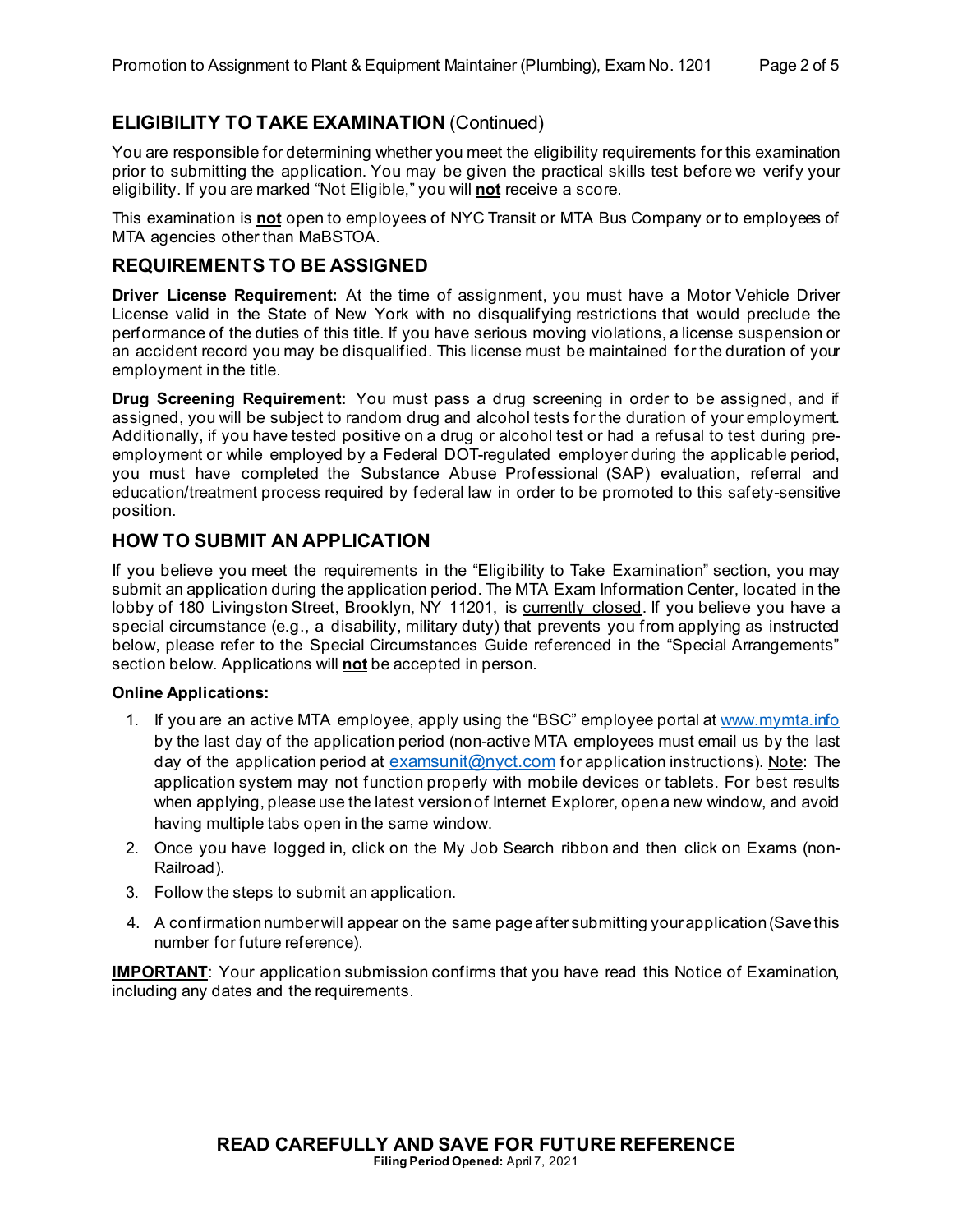# **ADMISSION LETTER**

An Admission Letter will be mailed to you about 10 days before the first date of the practical skills test. If you do not receive an Admission Letter at least 4 days before this date, you must email a request for a duplicate Admission Letter to [examsunit@nyct.com.](mailto:examsunit@nyct.com) A paper copy of the Admission Letter is your ticket for admission to the test.

Applicants **must** keep their mailing address **up to date**. Please refer to the "Correspondence" section below for instructions on how to update your address and other contact information.

# **THE TEST**

You will be given a qualifying practical skills test. A score of at least 70% is required to pass this test.

You will be assigned to a test date and location, and you cannot request that your scheduled test date or location be changed, unless you meet the conditions in the "Special Arrangements" section below.

Seniority will determine 100% of your final score. You must pass the qualifying practical skills test to have your seniority credited. Your seniority score will be 70 points for meeting the eligibility requirement(s) listed in the "Eligibility to take Examination" section above plus 3 points for each year of service in MaBSTOA, up to a maximum total of 100 points for 10 years of service. Your service will be credited through the first date of the qualifying practical skills test, up to a maximum of 10 years. Partial seniority will be given for each day served as a MaBSTOA employee.

The qualifying practical skills test may require you to perform tasks that demonstrate your knowledge of installation, testing, maintenance, and repair of plumbing system and fixtures; and knowledge of safe work practices.

## **TEST ADMINISTRATION GUIDELINES**

**Warning**: You are not permitted to enter the test site with cellular phones, beepers, pagers, cameras, portable media players, or other electronic devices. Calculators are **not** permitted. Electronic devices with an alphabetic keyboard; or with word processing or date recording capabilities such as planners, organizers, etc. are prohibited. If use any of these devices in the building at any time before, during or after the test, you may **not** receive your test results and your test score may be nullified.

**Social Distancing** and other safety protocols, **including the wearing of masks**, will be required during the administration of the test. Further details will be provided on your Admission Letter.

You may not have any other person, including children, present with you while you are being processed for or taking the practical skills test and no one may wait for inside of the test site while you are taking the test.

**Leaving:** You must leave the test site once you finish the test. If you leave the test site after being fingerprinted but before finishing the test, you will not be permitted to re-enter. If you disregard this instruction and re-enter the test site, you may not receive your test results and your test score may be nullified.

**Proof of Identity**: You must present your MTA employee ID when you arrive to take the test.

#### **THE TEST RESULTS**

If you pass the qualifying practical skills test and are marked eligible, your name will be placed in final score order on an eligible list and you will be given a list number. You will be notified by mail of your test results. If you meet all requirements and conditions, you will be considered for assignment when your name is reached on the eligible list.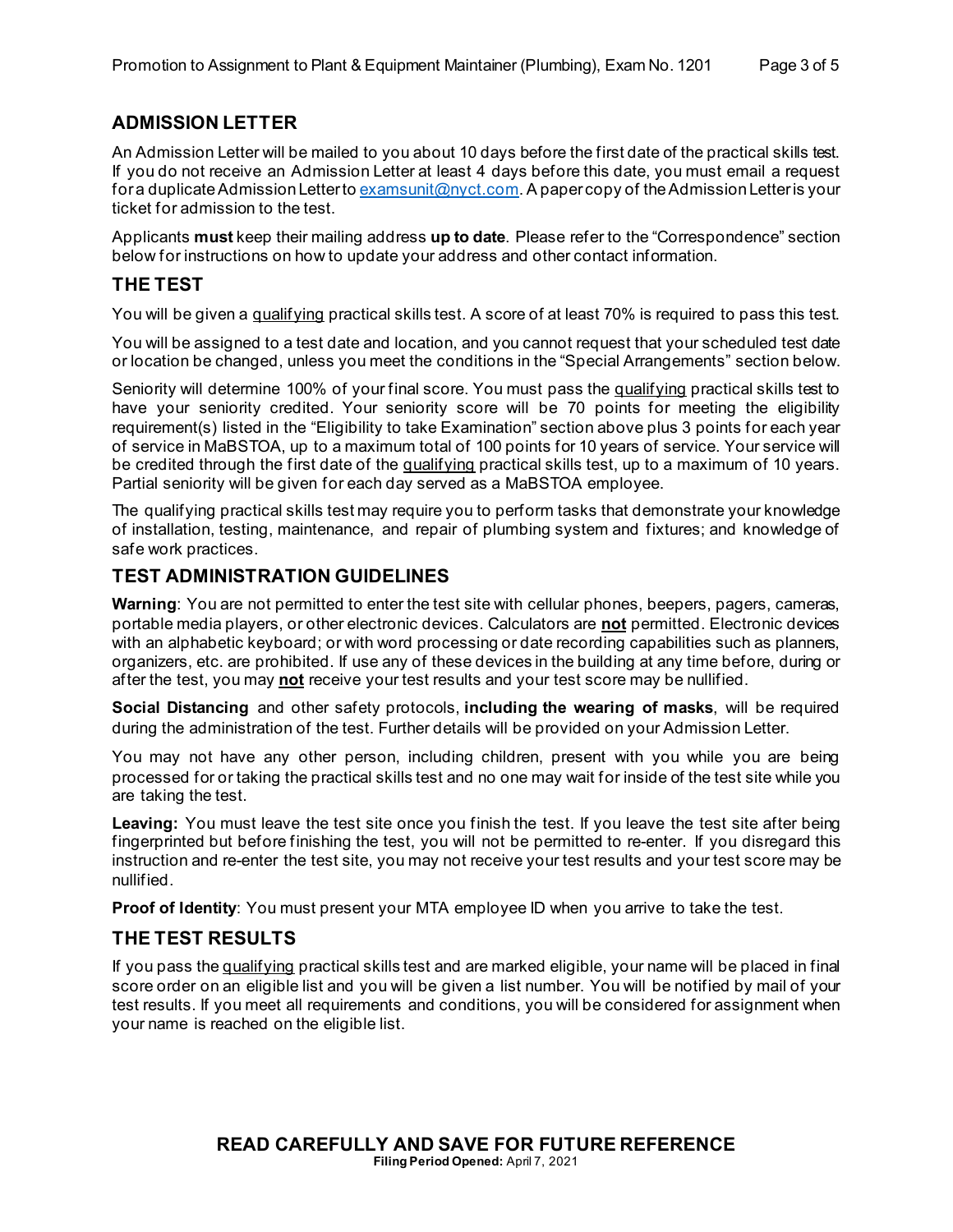# **SPECIAL ARRANGEMENTS**

**Late Applications**: Refer to the "Correspondence" section below to contact the Examinations Unit to determine the procedure for submitting a late application if you meet one of the following conditions:

- 1. You are absent from work for at least one-half of the application period and are unable to apply for reasons such as vacation, sick leave or military duty; or
- 2. You become eligible after the above application period, but before the first test date.

**Special Test Accommodations:** If you plan to request an alternate test date due to your religious observance or special testing accommodations due to disability, please follow the instructions included in the Special Circumstances Guide, which is accessible online at [http://web.mta.info/nyct/hr/forms\\_instructions.htm](http://web.mta.info/nyct/hr/forms_instructions.htm) and will be attached to this Notice of Examination during the application period. An alternate test date due to religious observance must be requested no later than 15 days prior to the date on which practical skills testing is expected to begin. Special testing accommodations due to disability must be requested no later than 30 days prior to the date on which practical skills testing is expected to begin.

**Make-Up Tests:** You may apply for a make-up test if you cannot take the qualifying practical skills test as scheduled for any of the following reasons:

- 1. Compulsory attendance before a public body; or
- 2. On-the-job injury or illness caused by municipal employment where you are an officer or employee of the City; or
- 3. Absence from the test within one week after the death of a spouse, domestic partner, parent, sibling, child, or child of a domestic partner where you are an officer or employee of the City; or
- 4. Absence due to ordered military duty; or
- 5. A clear error for which MTA New York City Transit is responsible; or
- 6. A temporary disability, pregnancy-related, or child-birth related condition preventing you from taking the test.

To request a make-up test, submit your request with documentation of the special circumstances that caused you to miss your test (as attachments) by email to  $examsmakeups@nyct.com$  or by mail to the address in the "Correspondence" section below as soon as possible.

# **CORRESPONDENCE**

**Change of Contact Information:** It is critical that you keep your contact information (i.e., telephone number, mailing address and/or email address) current with MTA New York City Transit. You may miss important information about your exam(s) or consideration for appointment, assignment or promotion, including important information that may require a response from you by a specified deadline, if we do not have your correct contact information. To update your contact information, you may email us at [examsunit@nyct.com](mailto:examsunit@nyct.com) with the subject "Contact Info Update," or you may mail your request to the address at the end of this section. Your request must include your full name, exam title(s), exam number(s) and your old and new telephone numbers, mailing and/or email address**. MTA employees must also visit the employee portal at** [www.mymta.info](http://www.mymta.info/) **to update their contact information through the MTA Business Service Center (BSC).**

All other correspondence should be sent to [examsunit@nyct.com](mailto:examsunit@nyct.com) and must include "Assignment to Plant & Equipment Maintainer, (Plumbing), Exam No. 1201" in the Subject. Or, you can mail your correspondence to the following address:

> Assignment to Plant & Equipment Maintainer (Plumbing), Exam No. 1201 MTA New York City Transit 180 Livingston Street, Room 4070 Brooklyn, NY 11201

**READ CAREFULLY AND SAVE FOR FUTURE REFERENCE Filing Period Opened:** April 7, 2021